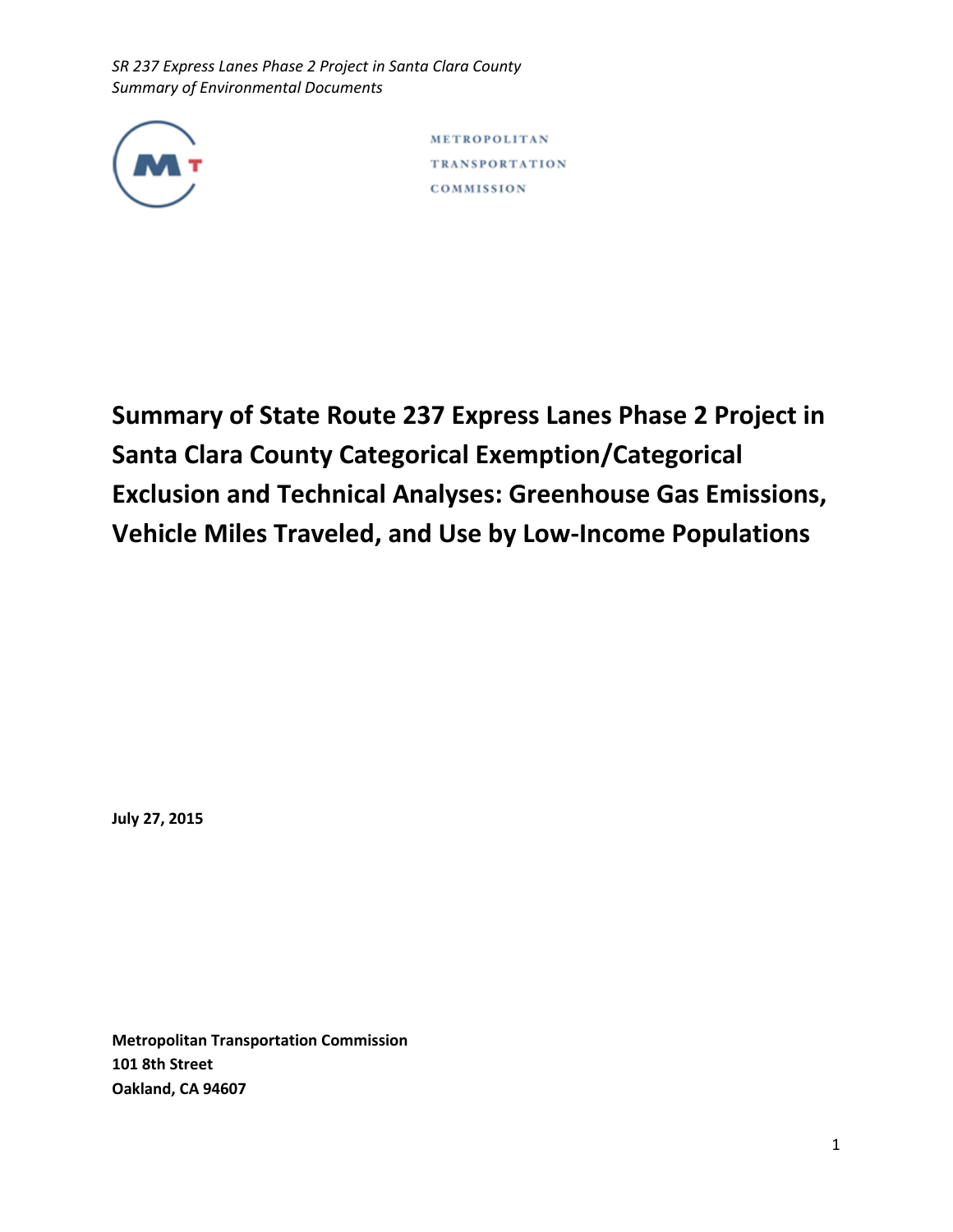## **Section 1: Overview**

This report, prepared solely by the Metropolitan Transportation Commission (MTC), summarizes technical analyses of greenhouse gas emissions effects, vehicle miles traveled (VMT) effects, and use of express lanes by low-income populations of the State Route (SR) 237 Express Lanes Phase 2 Project (Project) from Mathilda Avenue to Zanker Road in the Santa Clara County (Figure 1).

The technical analyses were conducted for environmental review in accordance with the California Environmental Quality Act (CEQA) and National Environmental Policy Act (NEPA). Caltrans approved the technical analyses as the CEQA and NEPA lead agency. The analyses follow the formats and procedures outlined in Caltrans' Standard Environmental Reference. The Categorical Exemption/Categorical Exclusion (CE/CE) determination signifies that the actions of the Project are of such a nature that they would not have a significant effect on the human environment either individually or cumulatively.

This summary was prepared by MTC in accordance with the Settlement Agreement dated June 18, 2014 among MTC and the Association of Bay Area Governments (ABAG), and Communities for a Better Environment and the Sierra Club. This summary is solely the work of the MTC. Caltrans was not involved in the production of this summary.

## **1.1 Project Description**

The Traffic Operations Analysis Report (TOAR) states that Sections 149.4‐149.6 of the Streets and Highways Code, as amended through Assembly Bill 2032, provided the legislative framework for Santa Clara Valley Transportation Authority (VTA) to implement and operate express lanes within Santa Clara County. These express lanes, a form of roadway pricing, essentially allow solo commuters for a fee to use lanes that ordinarily would have been available for only carpoolers, transit, motorcycles, and vehicles with clean air stickers. The fees would change dynamically in response to existing congestion levels and available capacity in the carpool lanes.

In March 2012, VTA opened the SR 237 Express Connector Phase 1 project. That project converted the High Occupancy Vehicle (HOV) connectors between Interstate 880 (I-880) and SR 237 into express connectors. The limits of the SR 237 Express Connector Phase 1 project are from Dixon Landing Road on I‐880 to North First Street on SR 237. The Project will convert the existing eastbound and westbound HOV lanes on SR 237 to Express Lanes between Mathilda Avenue and Zanker Road, a distance of approximately five miles. The conversion will entail restriping of the existing lanes, as well as the addition of signs and electronic tolling equipment. The conversion will have the effect of extending the express lanes that are currently in operation on SR 237 east of Zanker Road (Phase 1).

The Project seeks to provide congestion relief on SR 237 by allowing single-occupancy vehicles to take advantage of underused capacity of the existing HOV lanes for a toll. The project contains the following components: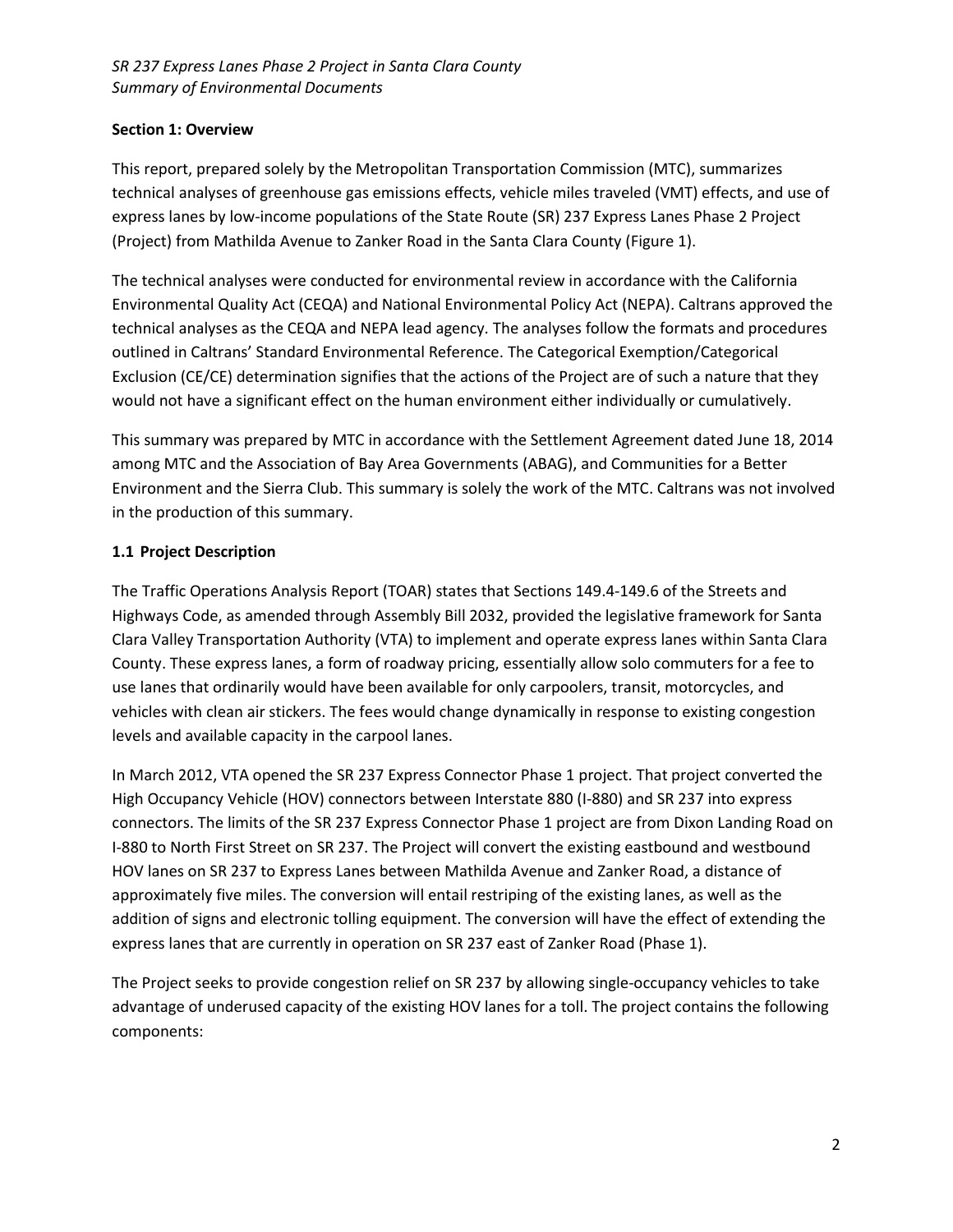- Installation of electronic toll system (ETS), consisting of advance express lane signs, express lane entrance signs, express lane toll rate signs/dynamic message signs, and toll readers/toll collection (gantries);
- Construction of California Highway Patrol observation areas and reconstruction of concrete barriers and metal beam guard railing in the freeway median;
- Re-striping of the existing lanes;
- Installation of signs and sign poles along the highway median and mounting of signs to existing sign poles;
- Installation of communication and electrical services and conduits for the tolling system from the existing communication/electrical services to the median areas;
- Installation of LED lighting at various locations.

# Figure 1: SR 237 Project Area (Figure 1-1 from the TOAR)



## **1.2 Environmental Review**

As the lead agency, Caltrans found the project to qualify as a Categorical Exemption under CEQA and Categorical Exclusion under NEPA. The state clearing house number 2015068447 for the Notice of Exemption was approved on June 25, 2015.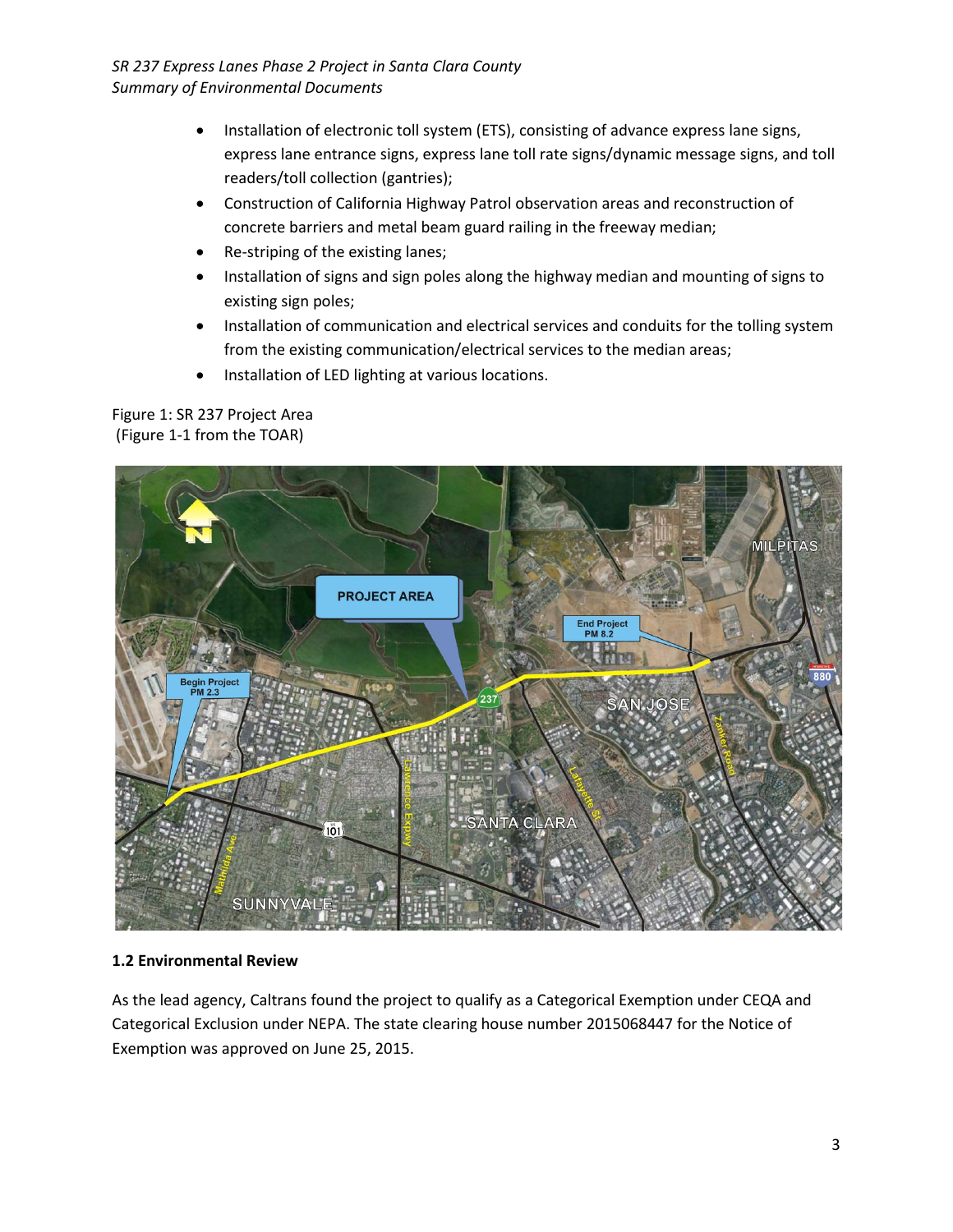### **Section 2: Greenhouse Gas Emissions Effects**

This section summarizes the results of the technical analysis of greenhouse gas emissions as reported in the "Air Quality Conformity Analysis SR 237 Express Lanes Phase 2" (March 2014). The purpose of the Air Quality Conformity Analysis is to make an air quality conformity determination for the Project pursuant to Section 6005 of the Safe, Accountable, Flexible, Efficient Transportation Equity Act: A Legacy for Users (SAFETEA-LU) and is consistent with the FHWA's June 21, 2007 guidance on Project-Level Conformity Determinations and NEPA Assumption and Conformity Analysis Documentation checklist.

## **2.1 Methodology**

 $\overline{\phantom{a}}$ 

The greenhouse gas analysis is located in Section 3.4 of the Air Quality Conformity Analysis. The Air Quality Conformity Analysis states that efforts devoted to greenhouse gas emissions reduction and climate change research and policy have increased dramatically in recent years. Efforts are primarily focused on emissions of GHG related to human activity that include carbon dioxide ( $CO<sub>2</sub>$ ), methane, nitrous oxide, tetrafluoromethane, hexafluoroethane, sulfur hexafluoride, HFC-23 (fluoroform), HFC-134a (1,1,1,2-tetrafluoroethane), and HFC-152a (difluorothane). In 2002, with the passage of Assembly Bill 1493, California launched an innovative and pro-active approach to dealing with greenhouse gas emissions and climate change at the state level.

As noted in the Air Quality Conformity Analysis, global climate change is a cumulative impact and an individual project does not generate enough greenhouse gas emissions to significantly influence global climate change. According to *Recommendations by the Association of Environmental Professionals on How to Analyze GHG Emissions and Global Climate change in CEQA Documents* (March 5, 2007), an individual project may, however, contribute to a potential impact through its incremental change in emissions when combined with the contributions of all other sources of GHG<sup>1</sup>. Additionally, the analysis found that when assessing cumulative impacts, it must be determined if a project's incremental effect is "cumulatively considerable" (CEQA Guidelines sections 15064(h) (1) and 15130). To make this determination, the incremental impacts of the Project must be compared with the effects of past, current, and probable future projects. The Air Quality Conformity Analysis found that to gather sufficient information on a global scale of all past, current, and future projects in order to make this determination is a difficult, if not impossible, task.

Additionally, the Air Quality Conformity Analysis noted that climate change and greenhouse reduction is also a concern at the federal level; but that at this time no legislation or regulations have been enacted specifically addressing greenhouse gas emissions reductions and climate change. However, California, in conjunction with several environmental organizations and several other states, sued to force the U.S. Environmental Protection Agency (EPA) to regulate greenhouse gases as a pollutant under the Clean Air Act<sup>2</sup>. The court ruled that greenhouse gases do fit within the Clean Air Act's definition of a pollutant, and

<sup>1</sup> This approach is supported by: Recommendations by the Association of Environmental Professionals on How to Analyze GHG Emissions and Global Climate Change in CEQA Documents (March 5, 2007).

<sup>2</sup> Massachusetts et al vs. Environmental Protection Agency (U.S. Supreme Court, July 26, 2007)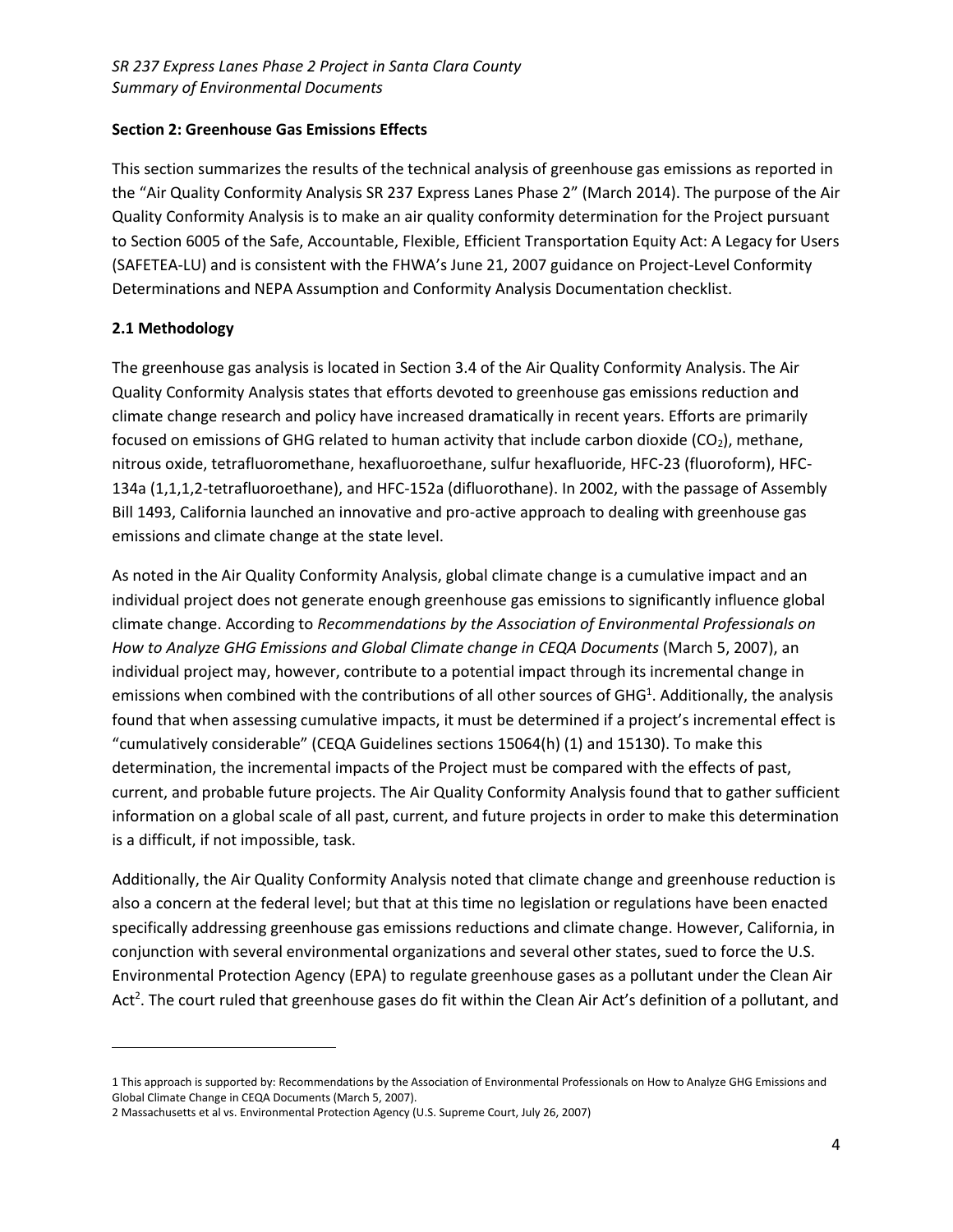that the EPA does have the authority to regulate greenhouse gases. Despite the U.S. Supreme Court ruling, there are no enforceable federal regulations to date limiting greenhouse gas emissions. The EPA is investigating rule making that would apply to greenhouse emissions.

The Air Quality Conformity Analysis identified that the Project would involve standard construction techniques and require large-scale construction equipment and labor-intensive activities. The analysis identified general site activities as:

- Site preparation (clearing/grubbing) and mobilization of equipment and temporary construction facilities to the site;
- Barrier construction;
- Striping;
- Electrical component construction; and
- Demobilization of equipment and temporary facilities.

The Air Quality Conformity Analysis analyzed the expected construction emissions for the Project using the Sacramento Metropolitan Air Quality Management District's Roadway Construction Emissions Model (Version 7.1.4)<sup>3</sup>. The construction period of approximately six months was used in the analysis.

## **2.2 Analysis Results**

 $\overline{\phantom{a}}$ 

Table 1 shows the anticipated construction-related  $CO<sub>2</sub>$  emissions from the Project.

Table 1. Construction-Related Emission Estimates for the Project<sup>4</sup> (Table 2 from the Air Quality Conformity Analysis)

|                                           | ROG | NOx  | CO        | $PM_{10}$<br><b>Dust</b> | $PM_{10}$<br><b>Exhaust</b> | $PM_{2.5}$<br><b>Dust</b> | $PM_{2.5}$<br><b>Exhaust</b> | CO <sub>2</sub> |
|-------------------------------------------|-----|------|-----------|--------------------------|-----------------------------|---------------------------|------------------------------|-----------------|
| Construction<br>(lbs/day)                 | 7.8 | 38.0 | 32.7      | 20.0                     | 3.0                         | 4.2                       | 2.7                          | 4.854           |
| <b>BAAQMD CEQA</b><br>Threshold (lbs/day) | 54  | 54   | <b>NA</b> | <b>BMP</b>               | 82                          | <b>BMP</b>                | 54                           | NA              |

NA: Not available; lbs/day: pounds per day; BAAQMD: Bay Area Air Quality Management District; CEQA: California Environmental Quality Act; ROG: reactive organic gases; NOx: nitrogen oxides; CO: carbon monoxide; PM: particulate matter; CO<sub>2</sub>: carbon dioxide.

The Air Quality Conformity Analysis states that the Project would improve traffic flow by converting the existing HOV lanes on SR 237 to express lanes, and found that an improvement in traffic flow, without

<sup>3</sup> The Air Quality Conformity Analysis noted that the Sacramento Metropolitan Air Quality Management District's Roadway Construction Emissions Model is the standard model used to estimate construction emissions for San Francisco Bay Area roadway projects in state right-ofway.

<sup>4</sup> *The Bay Area Air Quality Management District Adopted Air Quality CEQA Thresholds of Significance* (May 2011) do not establish numerical thresholds for certain types of emissions; rather, they call for implementing Best Management Practices as control measures. Control measures are presented in Section 2.2.6.4 of the Air Quality Conformity Analysis.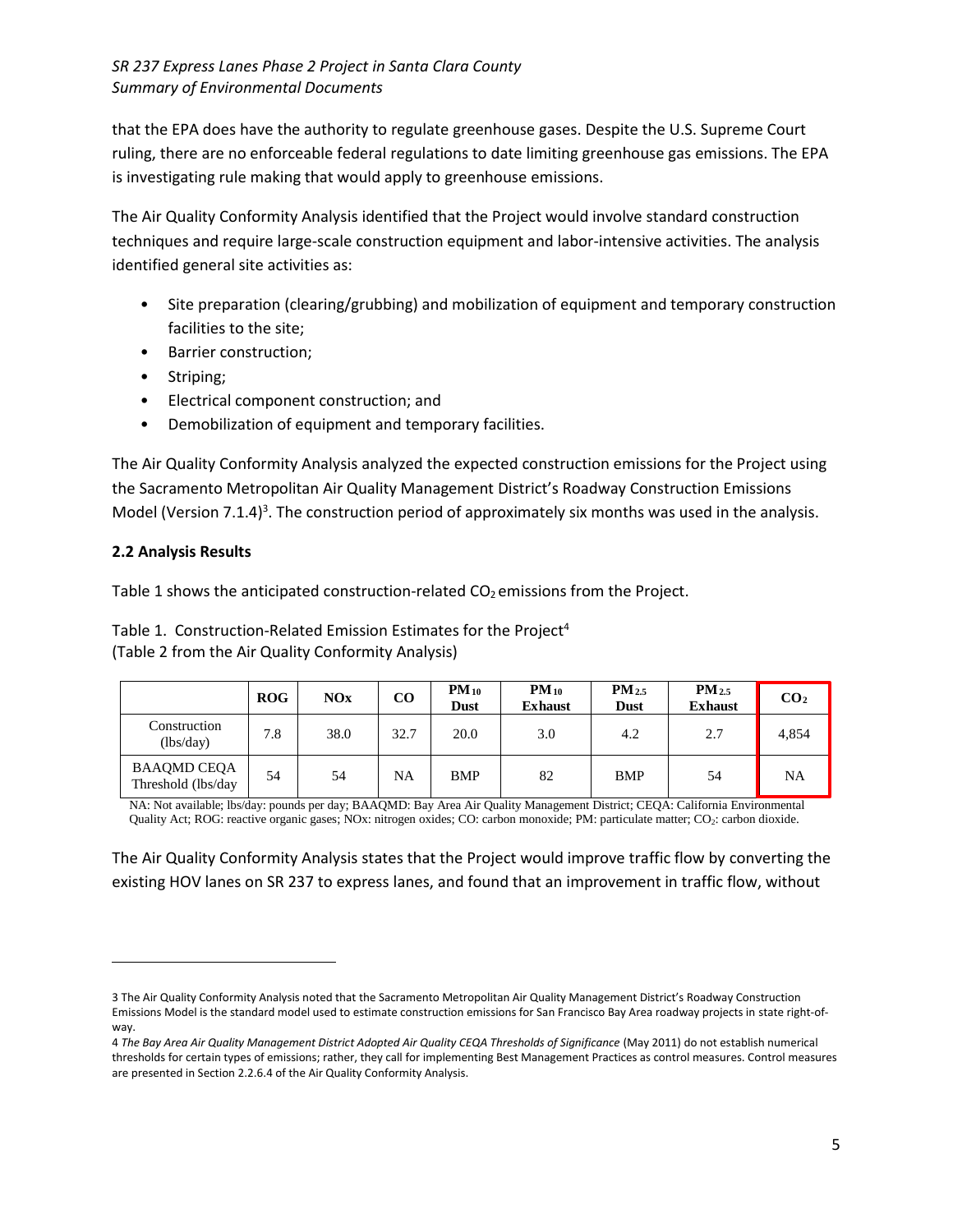an increase in VMT, would result in long term greenhouse gas reduction benefits. The reduction in greenhouse gas emissions would support the strategies of Caltrans' Climate Action Program.

Caltrans and its parent agency, the California State Transportation Agency, have taken an active role in addressing greenhouse gas emission reduction and climate change. Recognizing that 98 percent of California's greenhouse gas emissions are from the burning of fossil fuels and 40 percent of all human made greenhouse gas emissions are from transportation, Caltrans has created and is implementing the Climate Action Program at Caltrans<sup>5</sup> that was published in December 2006.

 $\overline{\phantom{a}}$ 

<sup>5</sup> This document can be found at[: http://www.dot.ca.gov/docs/ClimateReport.pdf](http://www.dot.ca.gov/docs/ClimateReport.pdf)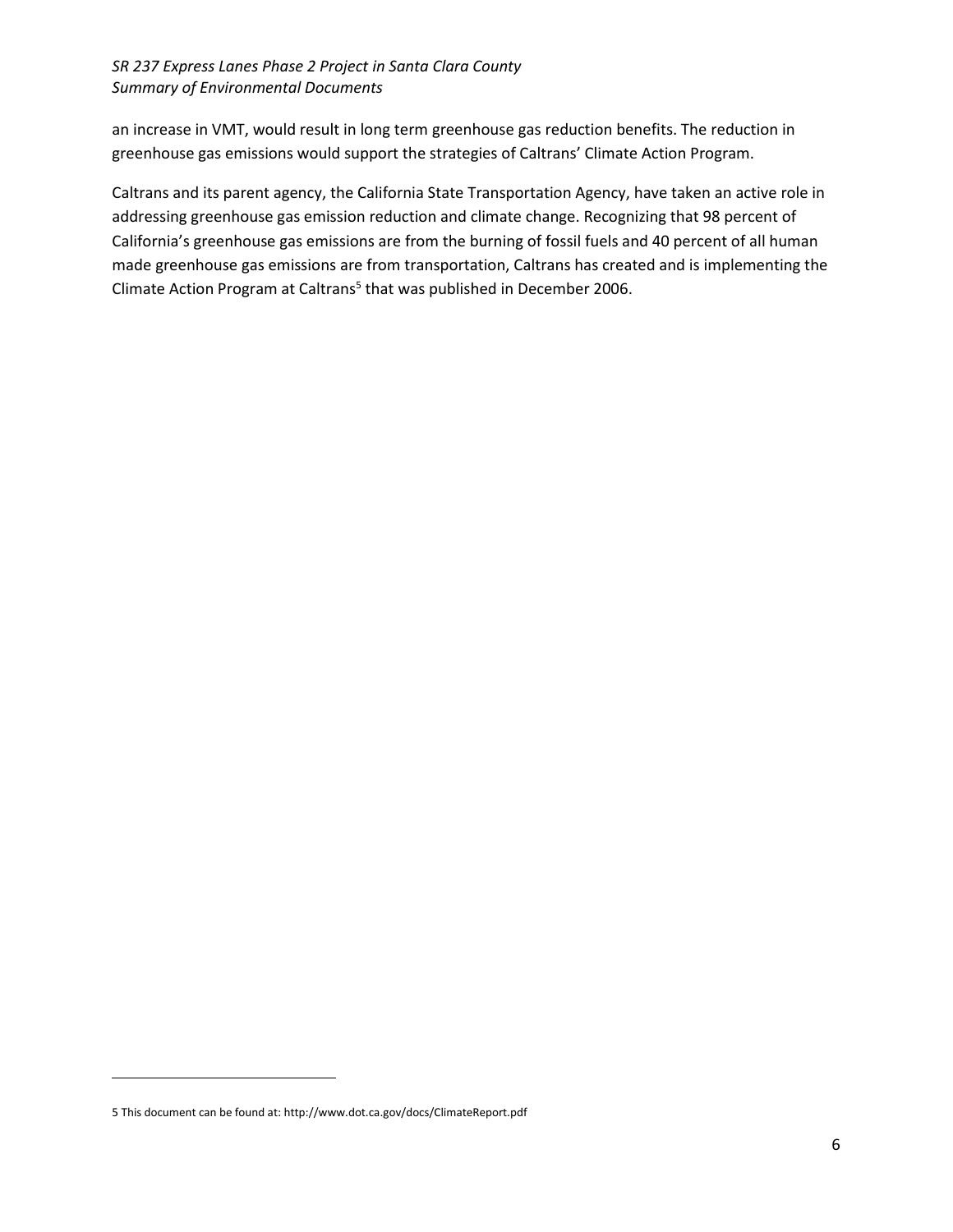## **Section 3: Vehicle Miles Traveled (VMT) Effects**

This section summarizes VMT estimates as reported in the "Final Traffic Operations Analysis Report: SR 237 Express Lanes Phase 2 Project" (January 2015). The Traffic Operations Analysis Report (TOAR) documents the existing and 20-year future conditions (with a 2035 horizon year) related to transportation with and without the express lanes on SR 237. Two alternatives, a No Build and a Continuous‐Access Express Lane Build Alternative, were considered for both the westbound and eastbound directions. In the westbound direction, the Build Alternative consisted of converting the existing westbound SR 237 HOV lane to a continuous access express lane from the terminus of the existing Phase 1 express lane around the Lawrence Expressway interchange to the Fair Oaks Avenue interchange in Sunnyvale. In the eastbound direction, the Build Alternative consisted of converting the existing HOV lane on SR 237 into a continuous access express lane over its entire length starting in the vicinity of the Mathilda Avenue interchange in Sunnyvale to the start of the existing Phase 1 buffer just west of the Zanker Road on‐ramp.

The TOAR includes VMT as one of the measures of effectiveness, but it is not the single focus of the report.

## **3.1 Methodology**

 $\overline{\phantom{a}}$ 

The traffic analysis methodology is described in Chapter 2 and Appendix 2 of the TOAR. Two alternatives (Build and No Build) were considered for both the westbound and eastbound directions.

The traffic forecasts used in the TOAR are based on VTA's countywide model. The VTA model is a version of MTC's regional model and was developed to be consistent with methodologies used by MTC. The VTA model is a traditional four-step model including trip generation, trip distribution, mode choice, and transit and highway assignment. The model datasets used a 2013 base year and two horizon years (2015 and 2035). The 2013 base year model was developed from the 2009 validated countywide model. The model was updated with improvement projects that occurred between 2009 and 2013, and regional population, housing, and employment growth forecasts. The model used 2013 estimates of households, population, and jobs from the ABAG.

The operational analysis for the Project was conducted using the VISSIM<sup>6</sup> simulation modeling program. The SR 237 model covered a study area larger than the Project area. The study area for the VISSIM models ran from north of the Warren Avenue interchange on I‐880 to west of the US-101 interchange on SR 237. The model network included the freeway mainline and all ramps within the study area and the signalized intersections along Calaveras Boulevard at the I‐880 ramps, and the signalized intersection on McCarthy Boulevard and westbound SR 237/Calaveras Boulevard.

A set of VISSIM models was developed for both the AM (6 to 11 AM) and PM (3 to 8 PM) peak analysis periods. The VISSIM model was then used to evaluate benefits and impacts of each alternative for 2015

<sup>6</sup> VISSIM is a microscopic simulation modeling software capable of analyzing the vehicle to vehicle interaction along the roadway network.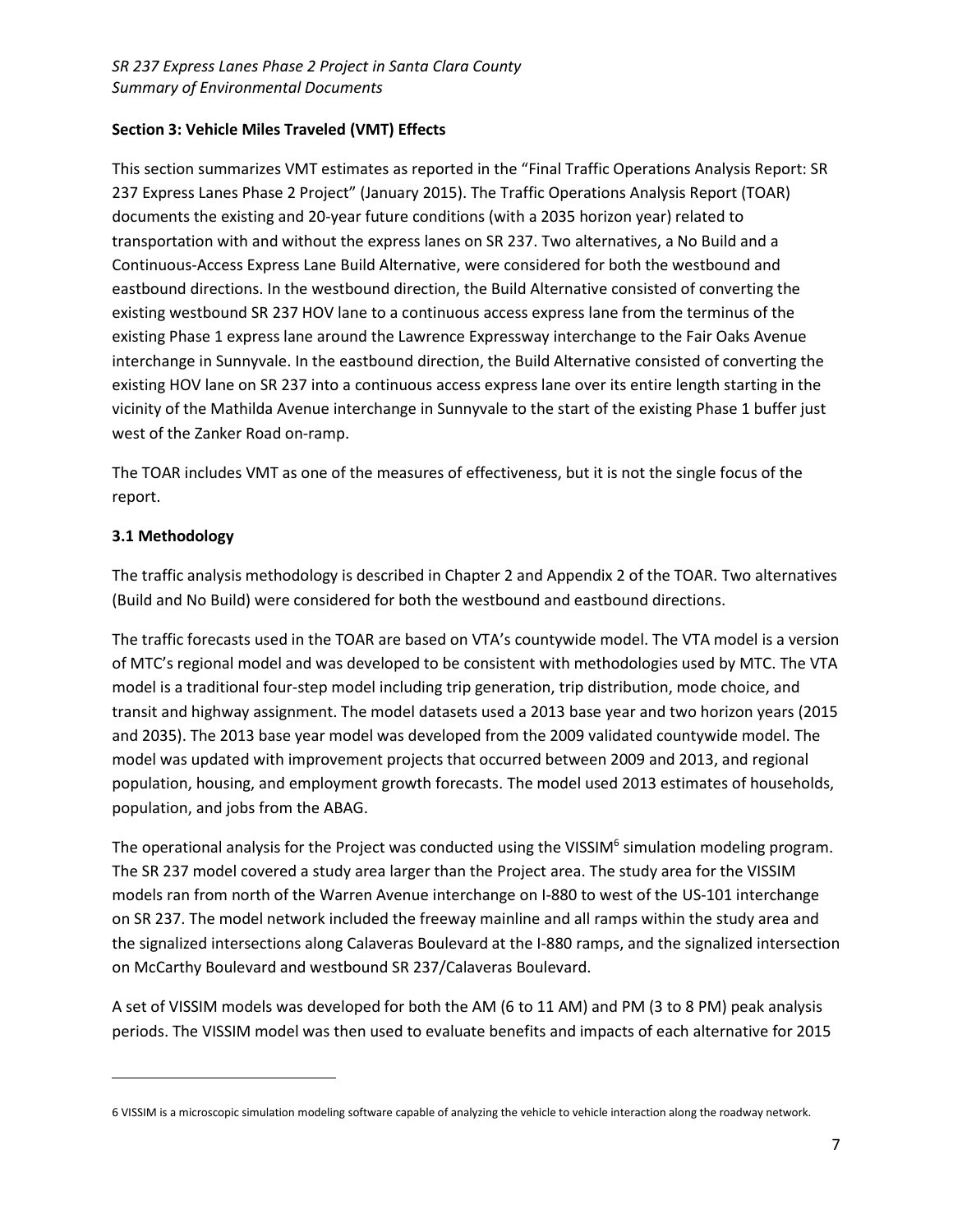and 2035. These Measures of Effectiveness scenarios were run ten times in the VISSIM model and the final results are based on random seed assignment. Network VMT was one of the Measures of Effectiveness modeled, and is defined as the total VMT within the VISSIM model network over the entire peak period.

## **3.2 Analysis Results**

The TOAR noted that the Project involves the conversion of existing HOV lanes to express lanes with no new capacity added; thus it anticipated that the impact would be largely limited to changes in lane choice on the freeway, with little or no impact on overall tripmaking. Additionally, the TOAR noted that the southbound-westbound portion of the project only involves the conversion of less than one mile of existing HOV lanes to express lane operation.

The TOAR reported that the VISSIM model results revealed little or no differences in operational performance between the alternatives. The TOAR also stated that this finding was not unexpected due to the Project merely converting existing HOV lanes to express lanes, no additional capacity added, and the limited existing capacity during peak hours.

## **3.2.1 Near-Term (2015) VMT Forecasts**

The TOAR summarized the VMT findings along with other performance measures. 2015 VMT forecasts for the AM and PM peak periods for southbound to westbound are shown in Appendix A, Table 6-1 and Table 6-4, respectively and for the AM and PM peak periods for eastbound to northbound are shown in Appendix A, Table 6-7 and Table 6-10, respectively. The TOAR found negligible differences between alternatives.

# **3.2.2 Long-Term (2035) VMT Forecasts**

The TOAR summarized the VMT findings along with other performance measures. 2035 VMT forecasts for the AM and PM peak periods for southbound to westbound are shown in Appendix A, Table 7-1 and Table 7-4, respectively. The TOAR states the Build Alternative yields a slight increase in VMT (827 miles) for the 2035 AM peak period, southbound to westbound. For the AM and PM peak periods for eastbound to northbound are shown in Appendix A, Table 7-7 and Table 7-10, respectively. The TOAR found negligible differences between alternatives.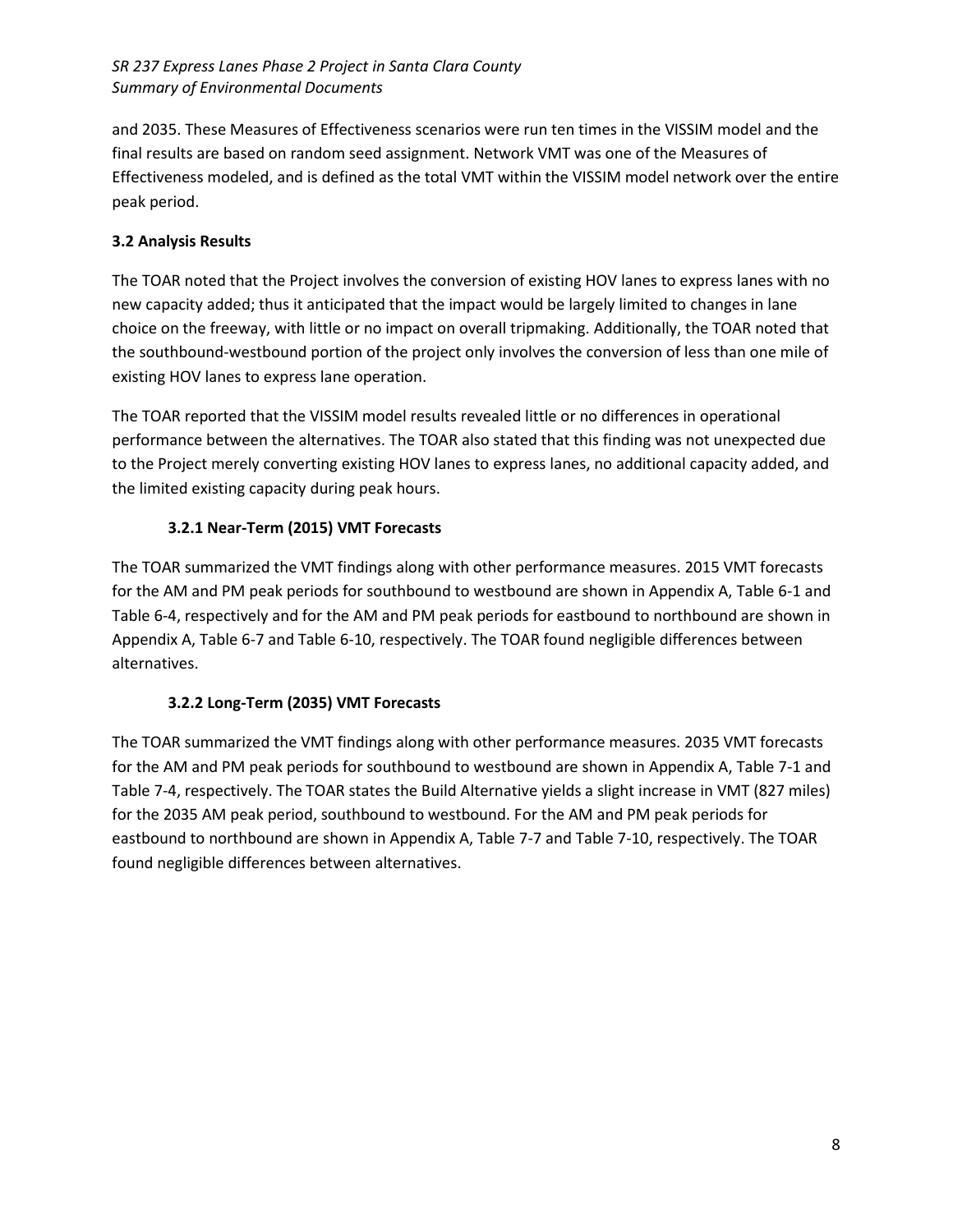## **Section 4: Use of Express Lanes by Low-Income Populations**

The technical analyses do not address the use of express lanes by low-income individuals.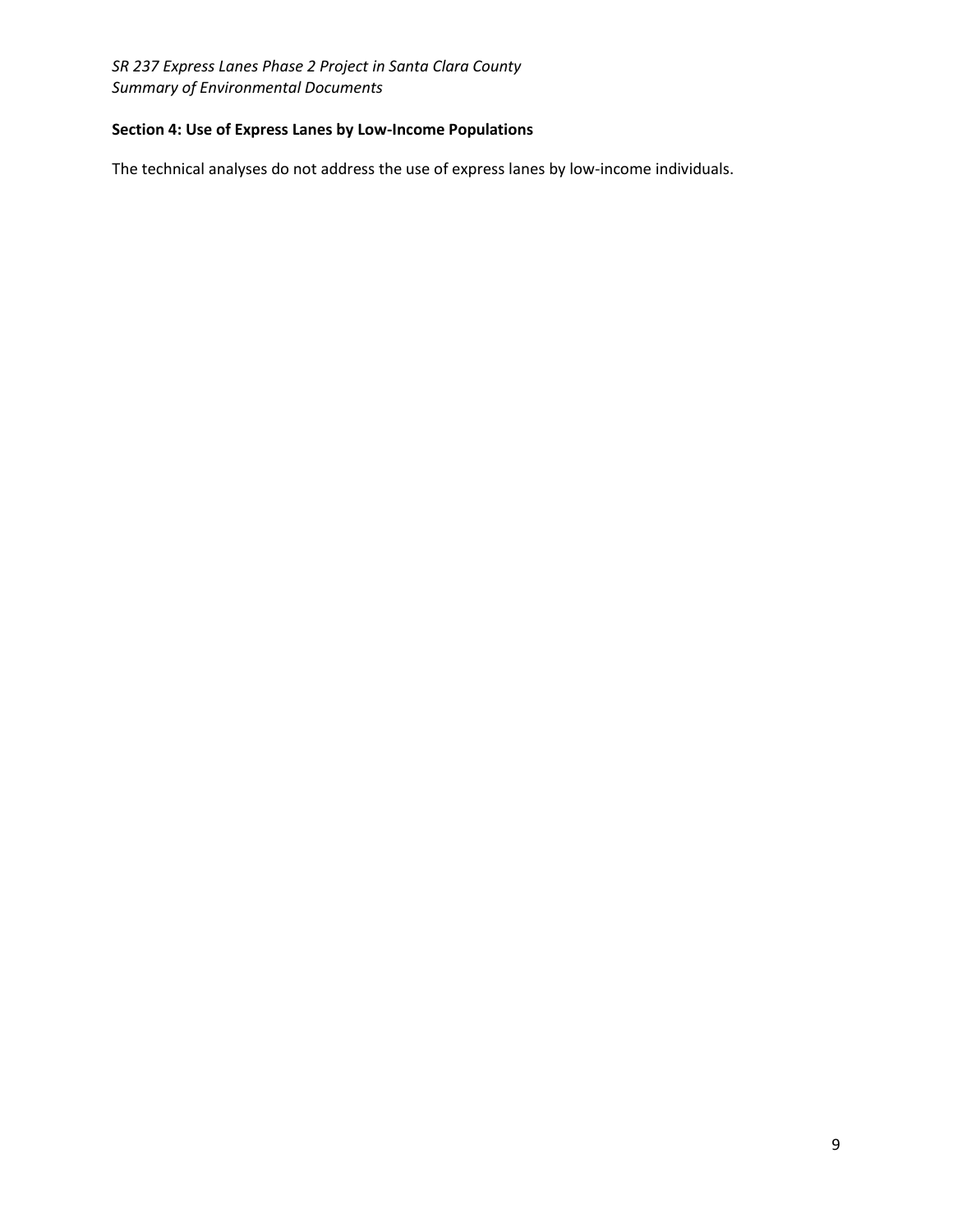## **Appendix A: Measures of Effectiveness from the TOAR**

| <b>Performance Measure</b>         | Alt 0: No Build | Alt 1: Build             | Alt $1 -$ Alt 0 |        |
|------------------------------------|-----------------|--------------------------|-----------------|--------|
|                                    |                 | <b>Continuous Access</b> | <b>DIFF</b>     | % DIFF |
| Total Distance Traveled (VMT) (mi) | 509,950         | 509,833                  | $-117$          | 0%     |
| Total Travel Time (VHT) (hr)       | 18,910          | 18,922                   | 13              | 0%     |
| Total Delay (VHD) (hr)             | 9,898           | 9,913                    | 15              | 0%     |
| Average Delay per Vehicle (sec)    | 381             | 381                      |                 | 0%     |
| Average Speed (mph)                | 27              | 27                       | 0               | 0%     |

Source: DKS Associates, 2014

#### **Table 6-4: 2015 PM Peak Period Network Performance Measure– Southbound to Westbound**

| <b>Performance Measure</b>         | Alt 0: No Build | Alt 1: Build             | Alt $1 -$ Alt 0 |        |
|------------------------------------|-----------------|--------------------------|-----------------|--------|
|                                    |                 | <b>Continuous Access</b> | <b>DIFF</b>     | % DIFF |
| Total Distance Traveled (VMT) (mi) | 399,112         | 399,100                  | $-13$           | 0%     |
| Total Travel Time (VHT) (hr)       | 8,513           | 8,526                    | 13              | 0%     |
| Total Delay (VHD) (hr)             | 1,210           | 1,222                    | 13              | 1%     |
| Average Delay per Vehicle (sec)    | 47              | 48                       |                 | 1%     |
| Average Speed (mph)                | 47              | 47                       | 0               | 0%     |

Source: DKS Associates, 2014

#### **Table 6-7: 2015 AM Peak Period Network Performance Measure– Eastbound to Northbound**

| <b>Performance Measure</b>         | Alt 0: No Build | Alt 1: Build             | Alt $1 -$ Alt 0 |        |
|------------------------------------|-----------------|--------------------------|-----------------|--------|
|                                    |                 | <b>Continuous Access</b> | <b>DIFF</b>     | % DIFF |
| Total Distance Traveled (VMT) (mi) | 375,971         | 375,956                  | $-14$           | 0%     |
| Total Travel Time (VHT) (hr)       | 8,543           | 8,576                    | 33              | 0%     |
| Total Delay (VHD) (hr)             | 1,783           | 1,815                    | 32              | 2%     |
| Average Delay per Vehicle (sec)    | 84              | 85                       |                 | 2%     |
| Average Speed (mph)                | 44              | 44                       | 0               | 0%     |

Source: DKS Associates, 2014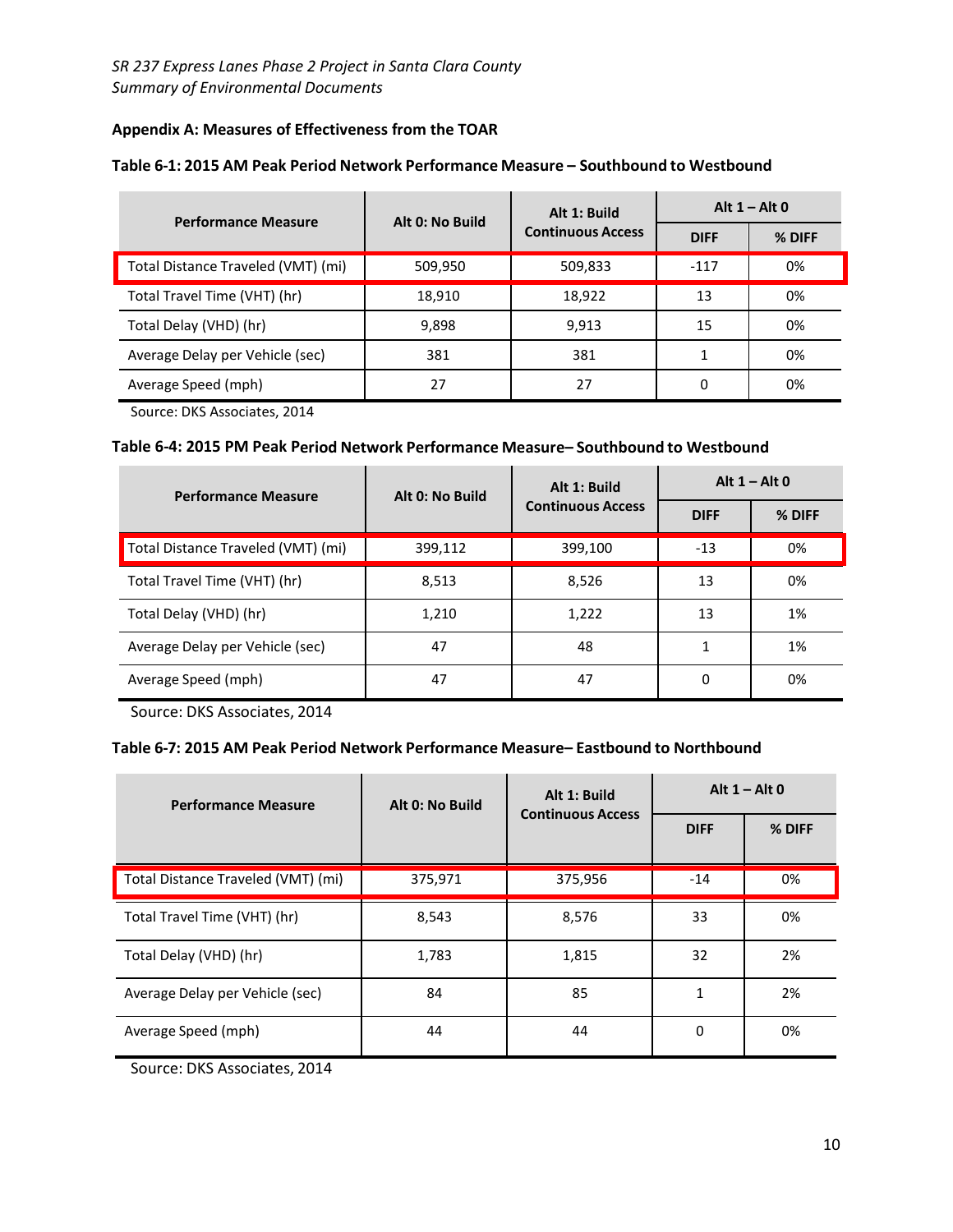| <b>Performance Measure</b>         | Alt 0: No Build | Alt 1: Build             | Alt $1 -$ Alt 0 |        |
|------------------------------------|-----------------|--------------------------|-----------------|--------|
|                                    |                 | <b>Continuous Access</b> | <b>DIFF</b>     | % DIFF |
| Total Distance Traveled (VMT) (mi) | 493,577         | 494,287                  | 709             | 0%     |
| Total Travel Time (VHT) (hr)       | 20,791          | 20,494                   | $-297$          | $-1%$  |
| Total Delay (VHD) (hr)             | 11,634          | 11,324                   | $-309$          | $-3%$  |
| Average Delay per Vehicle (sec)    | 474             | 460                      | $-14$           | $-3%$  |
| Average Speed (mph)                | 24              | 24                       | 0               | 2%     |

### **Table 6-10: 2015 PM Peak Period Network Performance Measure– Eastbound to Northbound**

Source: DKS Associates, 2014

#### **Table 7-1: 2035 AM Peak Period Network Performance Measure– Southbound to Westbound**

| <b>Performance Measure</b>         | Alt 0: No Build | Alt 1: Build             | Alt $1 -$ Alt 0 |        |
|------------------------------------|-----------------|--------------------------|-----------------|--------|
|                                    |                 | <b>Continuous Access</b> | <b>DIFF</b>     | % DIFF |
| Total Distance Traveled (VMT) (mi) | 506,666         | 507,493                  | 827             | 0%     |
| Total Travel Time (VHT) (hr)       | 26,151          | 26,027                   | $-124$          | 0%     |
| Total Delay (VHD) (hr)             | 17,045          | 16,908                   | $-136$          | $-1%$  |
| Average Delay per Vehicle (sec)    | 602             | 597                      | -5              | $-1%$  |
| Average Speed (mph)                | 19              | 20                       | 0               | 1%     |

Source: DKS Associates, 2014

# **Table 7-4: 2035 PM Peak Period Network Performance Measure– Southbound to Westbound**

| <b>Performance Measure</b>         | Alt 0: No Build | Alt 1: Build             | Alt $1 -$ Alt 0 |        |
|------------------------------------|-----------------|--------------------------|-----------------|--------|
|                                    |                 | <b>Continuous Access</b> | <b>DIFF</b>     | % DIFF |
| Total Distance Traveled (VMT) (mi) | 465,273         | 465,259                  | $-14$           | 0%     |
| Total Travel Time (VHT) (hr)       | 11,597          | 11,621                   | 25              | 0%     |
| Total Delay (VHD) (hr)             | 3,152           | 3,177                    | 25              | 1%     |
| Average Delay per Vehicle (sec)    | 108             | 109                      |                 | 1%     |
| Average Speed (mph)                | 40              | 40                       | 0               | 0%     |

Source: DKS Associates, 2014